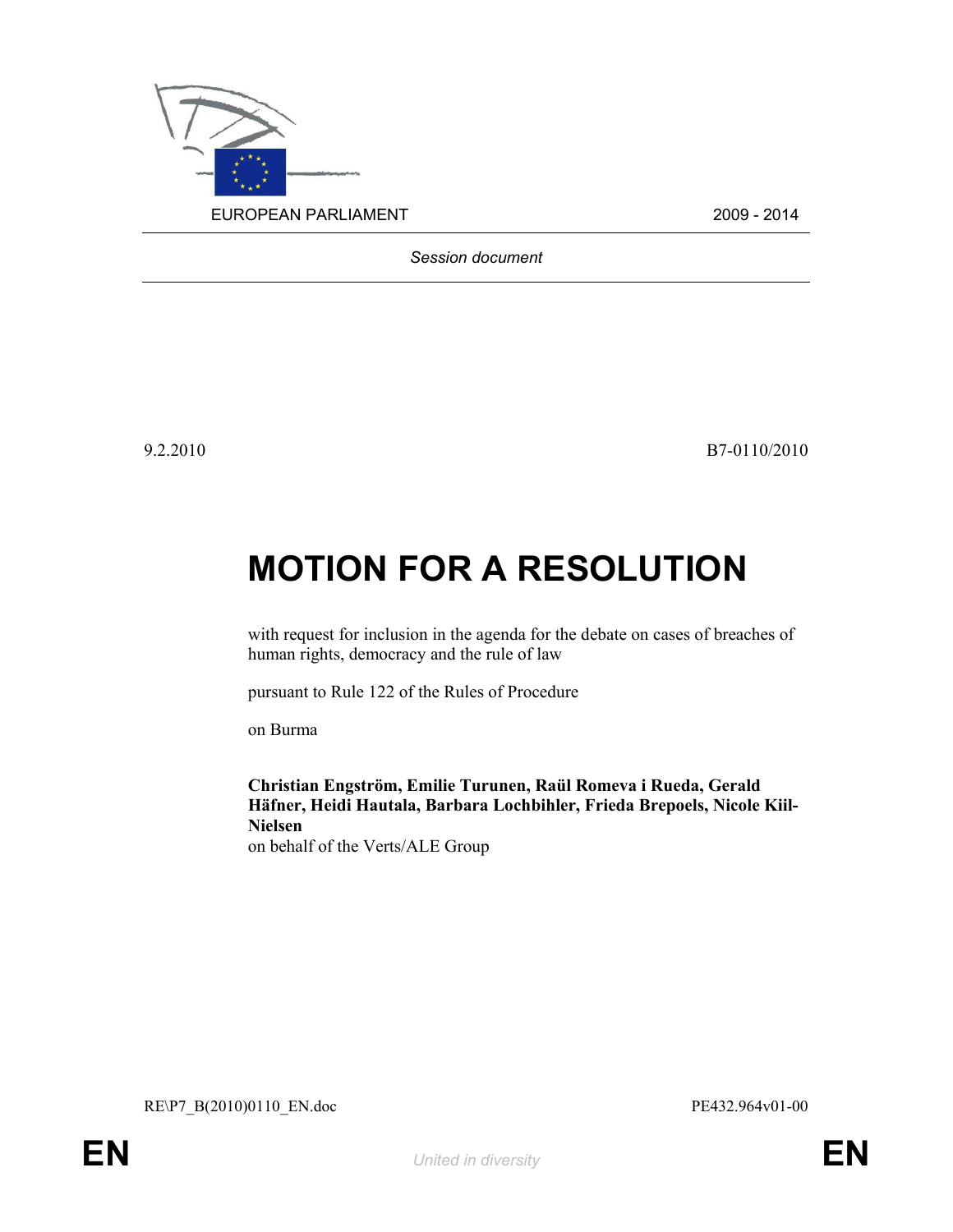## B7-0110/2010

## European Parliament resolution on Burma

## The European Parliament,

- − having regard to its previous resolution
- − having regard to European Council Conclusions Declaration on Burma-Myanmar of 19 June 2009
- − having regard to the Declaration by the Presidency on behalf of the European Union on the Karen civilians fleeing Burma/Myanmar of 11 June 2009
- − having regard to the Council conclusions on Burma/Myanmar 2938th General Affairs Council meeting - Luxembourg, 27 April 2009
- − having regard to EU Presidency Statement calling for all-inclusive dialogue between the authorities and the democratic forces in Burma/Myanmar - 23 February 2009
- − having regard to UN Secretary-General report on the situation of human rights in Myanmar – 28 August 2009
- − Declaration of the Presidency on behalf of the European Union on the arrest of Daw Aung San Suu Kyi of 14 May 2009
- − having regard to Rule 122 of its Rules of Procedure,

A. whereas Burma's human rights record continues to deteriorate ahead of the announced elections in 2010; whereas citizens are systematically denied basic freedoms including freedom of expression, association, and assembly;

B. whereas in 2009 the Burmanese government conducted two prisoner amnesties, releasing 6,313 prisoners in February and 7,114 in September, but only 31 of those released in February and an estimated 130 released in September were political prisoners.; whereas an estimated 2,100 political prisoners remain in prison including more than 230 Buddhist monks involved in the 2007 protests remain in prison;

C. whereas the military continues to perpetrate human rights violations against civilians in ethnic conflict areas, including extrajudicial killings, forced labour and sexual violence;

D. whereas Aung San Suu Kyi, leader of the opposition National League for Democracy (NLD), has been under house arrest since 2003; whereas on May 14, 2009, authorities arrested her on charges that she breached the terms of her house arrest by permitting the visit of an American, John Yettaw; whereas on August 11, 2009, a criminal court inside Insein prison in Rangoon sentenced Suu Kyi to 3 years of imprisonment for violating her house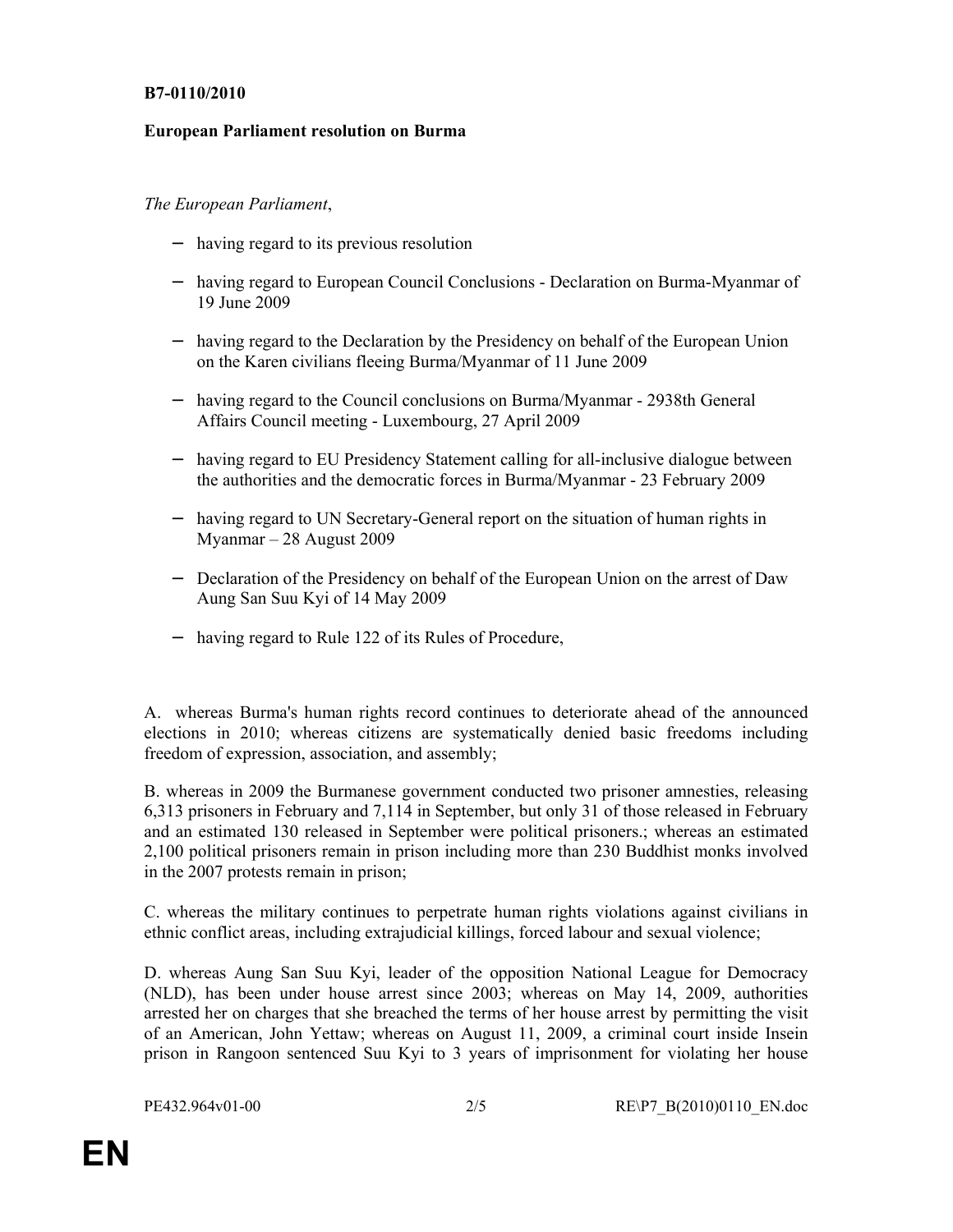arrest, a sentence which was subsequently reduced to 18 months of house arrest;

E. whereas for the first time after 20 years parliamentary elections are foreseen at the end of 2010;

F. wwhereas in May 2009, attacks by the army and the Democratic Karen Buddhist Army (DKBA) displaced thousands of civilians and forced an estimated 5,000 refugees into Thailand; whereas in late July attacks by Burmese army troops against 39 villages in central Shan state displaced an estimated 10,000 civilians in the area;

G. whereas there are an estimated half-million internally displaced persons in eastern Burma, over 140,000 refugees remain in nine camps along the Thailand-Burma border and over 200 000 Rohingyas live in refugee camps or scattered over southeastern Bangladesh; whereas Millions of Burmese migrants, refugees, and asylum seekers live in Thailand, India, Bangladesh, and Malaysia and are sometimes subject to trafficking;

H. whereas 3,000 ethnic Karen refugees who were forced to flee into Thailand in June 2009 are facing forced return to Burma starting on February 5th; whereas the "voluntary" repatriation, as it is being called, is anything but "voluntary", the refugees rightfully fear human rights abuses which await them upon their forced return, such as forced labour and forced recruitment into regime-controlled armed forces;

I. whereas there has been an unprecedented crackdown by Bangladesh law enforcement agencies against unregistered Rohingya refugees who had settled outside the two official refugee camps in Cox's Bazar District started on 2 January 2010; more than 500 Rohingyas have since been arrested; and some of those arrested were pushed back across the Burmese border and others were charged under immigration legislation and sent to jail;

J. whereas that more than 5,000 self-settled Rohingya in Bangladesh already fled their homes and flocked to the Kutupalong makeshift camp in Ukhia in search of safety; which has not now swelled to an estimated of over 30,000, who do not receive food assistance and are now denied access to livelihood as they would face arrest if they leave the camp to find work;

K. whereas Burma continues widespread and systematic forced recruitment of child soldiers;

1. Strongly condemns the ongoing systematic violations of human rights fundamental freedoms and basic democratic rights of the people of Burma/Myanmar;

2. Expresses grave concern at the recent trial, conviction and sentencing of Daw Aung San Suu Kyi and calls for her immediate and unconditional release;

3. takes note of the government's decision to organise elections and insists that under the present conditions they cannot be considered free and democratic, criticises notably the banning of Aung San Sui Kyi from standing as a candidate ;

4. Reaffirms the essential importance of a process of dialogue and national reconciliation for a transition to democracy; calls on the Government of Myanmar to immediately start a genuine dialogue with the National League for Democracy and all other concerned parties and ethnic groups; welcomes in this context the mediation efforts by the UN Secretary-General and his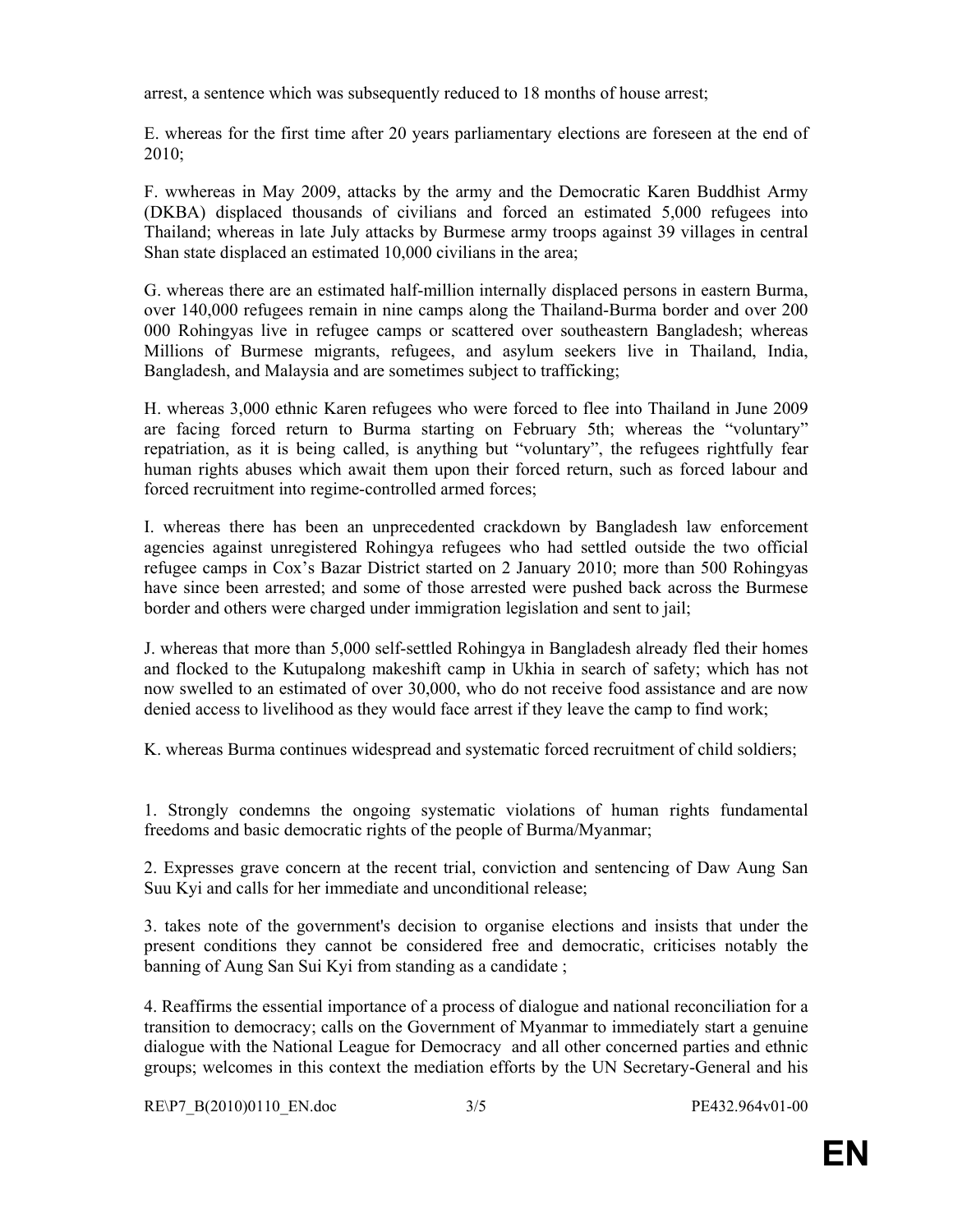Special rapporteur on Burma;

5. Urges the Government of Myanmar to release all prisoners of conscience without delay, without conditions and with full restoration of their political rights and to desist from further politically motivated arrests;

6. Strongly urges the Government of Myanmar to take without delay the necessary steps to ensure a free, fair, transparent and inclusive electoral process, including by enacting the required electoral laws and allowing the participation of all voters, all political parties, and all other relevant stakeholders in the electoral process and accept international observers;

7. Calls upon the Government of Myanmar to lift restrictions on the freedom of assembly, association, movement and freedom of expression, including for free and independent media, including through the openly available and accessible use of Internet and mobile telephone services, and ending the use of censorship;

8. Expresses its grave concern at the continuing practice of arbitrary detentions, enforced disappearances, rape and other forms of sexual violence, torture and cruel, inhuman and degrading treatment, and strongly calls upon the Government of Myanmar to ensure a full, transparent, effective, impartial and independent investigation into all reports of human rights violations, and to bring to justice those responsible in order to end impunity for such crimes;

9. Expresses concern about the conditions in prisons and other detention facilities, and consistent reports of ill-treatment of prisoners of conscience, including torture, and about the moving of prisoners of conscience to isolated prisons far from their families where they cannot receive food and medicine;

10. Expresses its deep concern about the resumption of armed conflict in some areas and calls upon the Burma military Junta to protect the civilian population in all parts of the country and for all concerned to respect existing ceasefire agreements;

11. Strongly calls upon the Burma military Junta to end the practice of systematic forced displacement of large numbers of persons within their country and other causes of refugee flows into neighbouring countries;

12. Expresses its concern about the continuing discrimination, human rights violations, violence, displacement and economic deprivation affecting numerous ethnic minorities, including, but not limited to, the Rohingya ethnic minority in Northern Rakhine State, and calls upon the Government of Myanmar to take immediate action to bring about an improvement in their respective situations;

13. Strongly calls upon the Burma military Junta to put an immediate end to the continuing recruitment and use of child soldiers, to intensify measures to ensure the protection of children from armed conflict and to pursue its collaboration with the Special Representative of the Secretary-General for Children and Armed Conflict, including by granting access to areas where children are recruited, for the purpose of implementing an action plan to halt this practice;

14. Urges the European Commission, in light of the ongoing conflict on the Thailand-Burma border, to reconsider its decision to further cut support from the EC Humanitarian Office